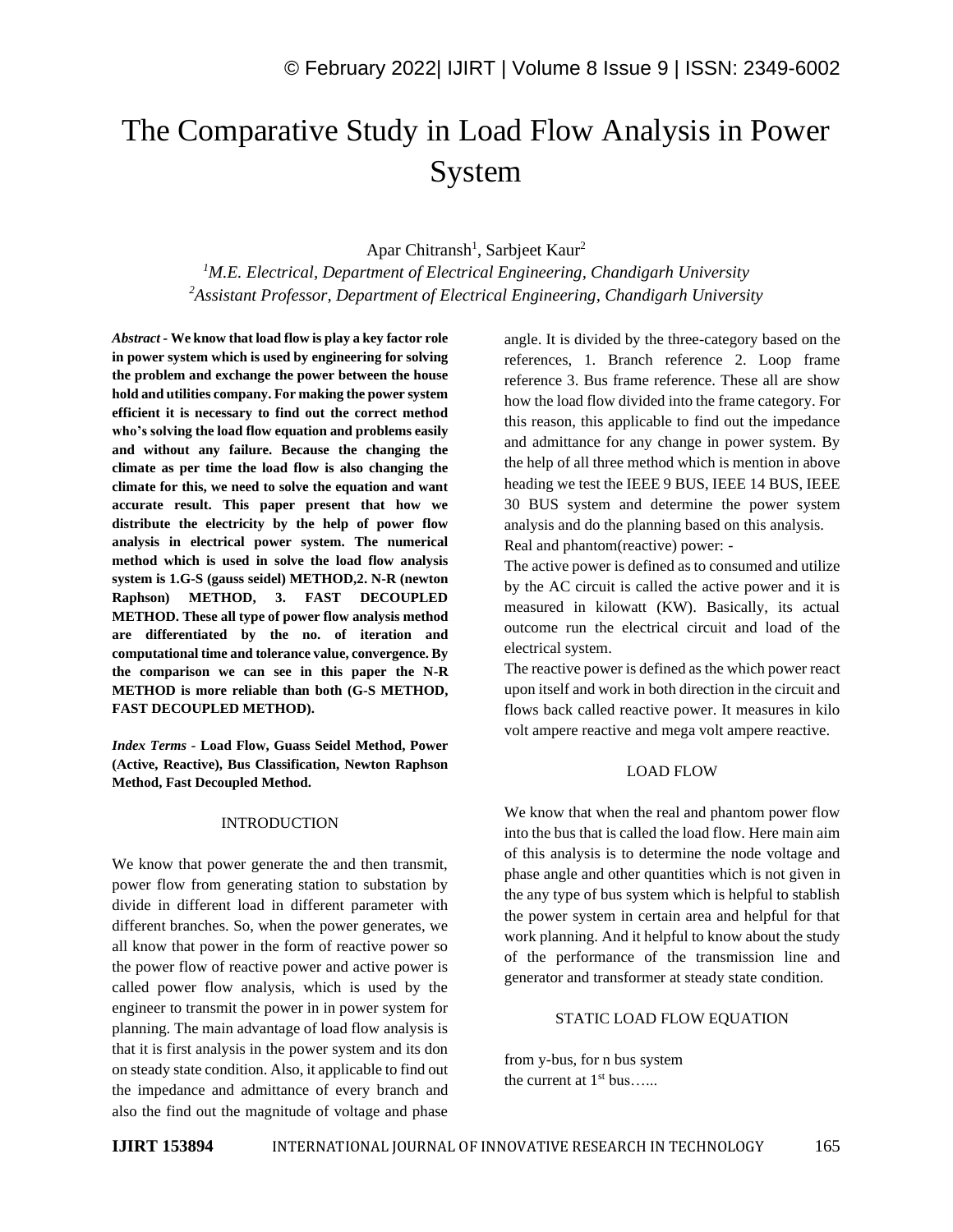$$
I_1 = y_{11}v_1 + y_{12}v_2 + \cdots \dots \dots \dots \dots \dots \dots + y_{ii}v_i
$$
  
+ \cdots \dots \dots + y\_{1n}v\_n

The current at i<sup>th</sup> bus…………

 $I_i = y_{i1}v_1 + y_{i2}v_2 + \cdots \dots \dots \dots \dots \dots + y_{ii}v_i$  $+ \cdots \ldots \cdots + y_{in} v_n$ 

 $I_1 = \sum y_{ik} v_k$  $\boldsymbol{n}$  $k=1$ 

The complex power at  $i<sup>th</sup>$  bus......  $s_i = v_i I_i^* = P_i + j Q_i$  $\therefore V_i = |V_i| < \delta_i,$  $|v_k| = |v_k| < \delta_{i,}, y_{ik} = |y_{ik}| < \delta_{i}$  $\therefore S_i = |V_i| < \delta_i \left[ \sum_{k=1}^n |v_{ik}| \right] < \theta_i k \cdot |v_k| < \delta_k \right]^*$ Then the complex power of static load flow:  $\boldsymbol{n}$ 

$$
S_i = \sum_{k=1} |V_i| |y_{ik}| |v_k| < \delta_i - \theta_{ik} - \delta_k
$$
\nThe active power 
$$
\sum_{k=1}^n |V_i| |y_{ik}| |v_k| \cos(\delta_i - \theta_{ik} - \delta_k)
$$
\nThe reactive power  $Q_i = \sum_{k=1}^n |V_i| |y_{ik}| |v_k| \sin(\delta_i - \theta_{ik} - \delta_k)$ 

The static load flow equation is nonlinear algebraic equation, and these consisting of 4 parameter real power, phantom power and magnitude of voltage and phase angle. And in these 4, two are specified and two are unknown. The bus system is divided accordingly below,

## BUS CLASSIFICATION

Bus is defined as the one or more node, point and transmission line, generating station, loads and machine are connected to that, and every bus contain at least 4 quantities as like magnitude of voltage and phase angle and real power, phantom power. And two of that are present on every bus and two quantities we want to find out by the help of given method. So, these buses are classified in to the three categories in power system. 1. Load bus, 2. Generating bus, 3. Slack bus.

# LOAD BUS

Basically, it is non generated bus and used for measurement only. And the total complex power injects in that, and that means load demands and generation are specified when active power and reactive power flow in that bus. It is also called as a P-Q bus because the P and Q are specified in that bus and we want to determine the only the magnitude of voltage and phase angle.

# GENERATING BUS

The specified parameter in this bus is active power and voltage magnitude and we want to determine the phase angle and reactive power in this system. That's why it is called P-V bus also. If voltage-controlled device connected to control the voltage then PQ bus is called the voltage-controlled bus. These voltage-controlled buses are always treated as a P-V bus. And PQ bus treated as a PV bus when it unable to supply the required voltage.

## SLACK BUS

The specified parameter of this bus is phase angle and voltage magnitude and the calculating parameter is active power and reactive power. According to the survey that found in every power system at least one slack bus is available. One of generator bus with high capacity and centralized to all the buses will always be considered as a slack bus. A voltage-controlled bus should never be a slack bus.

| <b>BUS TYPE</b>  | <b>OUANTITIES</b> | <b>OUANTITIES TO</b> |
|------------------|-------------------|----------------------|
|                  | <b>SPECIFIED</b>  | <b>BE OBTAINED</b>   |
| <b>LOAD BUS</b>  | P. O              | $ V $ . $\delta$     |
| <b>GENERATOR</b> | P,  V             | $O, \delta$          |
| <b>BUS</b>       |                   |                      |
| <b>SLACK BUS</b> | $ V $ . $\delta$  | P. O                 |

#### G-S (GAUSS SEIDEL) METHOD

It is based on the GUASS method. This method is based on iteration method which is helpful to find out the nonlinear equation. Basically, in this method we starting with the initial guess for obtaining the new value of a particular variable and then instead of initial guess value the new calculate value and come and these processes continue until the convergence.

The current at  $i<sup>th</sup> bus………$ 

$$
I_{i} = y_{i1}v_{1} + y_{i2}v_{2} + \dots + y_{ii}v_{i} + \dots + y_{in}v_{n}
$$
  

$$
I_{1} = \sum_{k=1}^{n} y_{ik}v_{k} + y_{ii}v_{i}
$$

The complex power at  $i<sup>th</sup>$  bus,

$$
s_i = v_i I_i^* = P_i + j Q_i
$$
  
\n
$$
I_i^* = \frac{P_i + j Q_i}{v_i}, I_i = \frac{P_i - j Q_i}{v_i^*}
$$
  
\n
$$
\sum_{k=1}^n y_{ik} v_k + y_{il} v_i = \frac{P_i - j Q_i}{v_i^*}, y_{il} v_i
$$
  
\n
$$
= \frac{P_i - j Q_i}{v_i^*} - \sum_{k=1}^n y_{ik} v_k \quad k \neq i
$$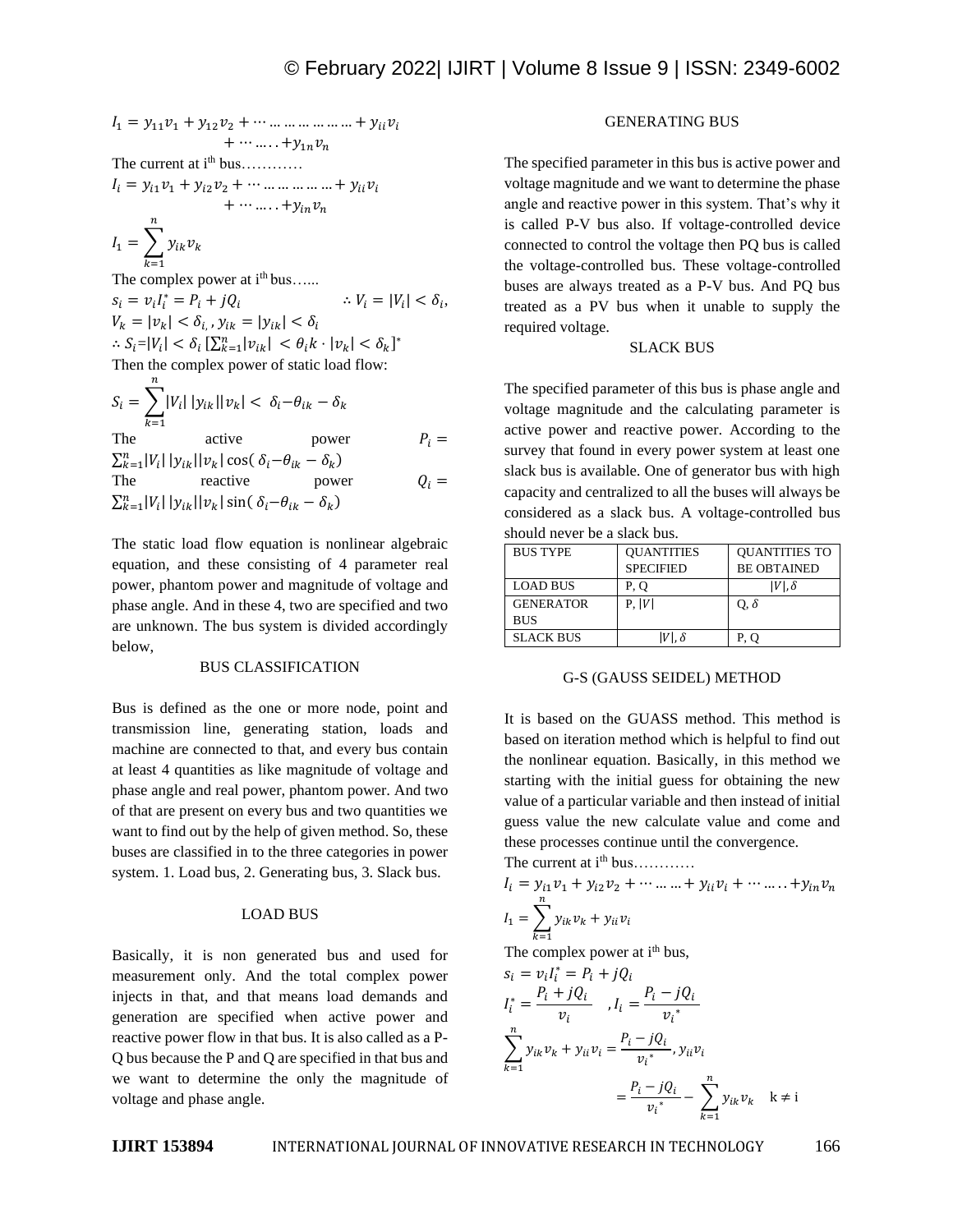$$
v_i = \frac{1}{y_{ii}} \left[ \frac{P_i - jQ_i}{v_i^*} - \sum_{k=1}^n y_{ik} v_k \right]
$$
  

$$
v_i < \delta_i = \frac{1}{y_{ii} < \theta_{ii}} \left[ \frac{P_i - jQ_i}{(v_i < \delta^*)} - \sum_{k=1}^n y_{ik} < \theta_{ii} v_k < \delta_k \right]
$$

This is GUASS SEIDEL METHOD equation.

#### N-R (NEWTON RAPHSON) METHOD

The N-R method is more powerful method for solving the nonlinear algebraic equation with compare to the G-S METHOD. It works faster than G-S METHOD and most of the convergence case same as the G-S METHOD. Mostly in large power system network it is very useful, the only the drawback of this method is that some time it has the large computer memory. It has a two system for solving the power system FOR SINGLE VARIABLE SYSTEM: -

$$
\Delta x = -\frac{f(x_0)}{f'(x_0)}
$$

FOR TWO VARIABLE SYSTEM: -

$$
f_1(x_1, x_2) = 0
$$
  

$$
f_2(x_1, x_2) = 0
$$

Let the initial guess value are  $x_1^{\circ}, x_2^{\circ}$ , let the change in the variable after first iteration are  $\Delta x_1$ ,  $\Delta x_2$ 

 $x_{1new} = x_1^{\circ} + \Delta x_1$  $x_{2new} = x_2^{\circ} + \Delta x_2$  $f_1(x_{1new}, x_{2new}) = f_1(x_1^{\circ} + \Delta x_1, x_2^{\circ} + \Delta x_2)$  $f_2(x_{1new}, x_{2new}) = f_2(x_1^{\circ} + \Delta x_1, x_2^{\circ} + \Delta x_2)$ Expand the above equation by using the TAYLOR's series by neglecting higher order terms,

$$
f_{1}(x_{1}^{2}, x_{2}^{2}) + \Delta x_{1} \frac{\delta f_{1}}{\delta x_{1}} + \Delta x_{2} \frac{\delta f_{2}}{\delta x_{1}} = 0
$$
  
\n
$$
f_{2}(x_{1}^{2}, x_{2}^{2}) + \Delta x_{1} \frac{\delta f_{1}}{\delta x_{2}} + \Delta x_{2} \frac{\delta f_{2}}{\delta x_{2}} = 0
$$
  
\n
$$
\left(f_{1}(x_{1}^{2}, x_{2}^{2})\right) + \left[\frac{\delta f_{1}}{\delta x_{1}} \frac{\delta f_{1}}{\delta x_{2}}\right] \left(\Delta x_{1}\right) = 0
$$
  
\n
$$
\left(f_{2}(x_{1}^{2}, x_{2}^{2})\right) + \left[\frac{\delta f_{2}}{\delta x_{1}} \frac{\delta f_{2}}{\delta x_{2}}\right] \left(\Delta x_{1}\right) = 0
$$
  
\n
$$
\left(\Delta x_{1}\right) = -\left[\frac{\delta f_{1}}{\delta x_{1}} \frac{\delta f_{1}}{\delta x_{2}}\right]^{-1} \left(f_{1}(x_{1}^{2}, x_{2}^{2})\right)
$$
  
\n
$$
\left(\Delta x_{2}\right) = -\left[\frac{\delta f_{1}}{\delta x_{1}} \frac{\delta f_{2}}{\delta x_{2}}\right]^{-1} \left(f_{2}(x_{1}^{2}, x_{2}^{2})\right)
$$
  
\n
$$
\left(\Delta x_{1}\right) = -\left[\frac{\delta f_{1}}{\delta x_{1}} \frac{\delta f_{1}}{\delta x_{2}}\right]^{-1} \left(f_{1}^{2}\right)
$$

In power system  $P(\delta, |v|) = 0$  $Q(\delta, |v|) = 0$ The above equation is the NEWTON RAPHSON METHOD equation when two variables are present in the system.

## THE SIZE OF JACOBIAN MATRIX

Basically, it used in newton Raphson method for finding the large power system problem. But for different buses it gives the different size of matrix as like: -For n bus system, if all bus is load bus, then there will be 2n variable so size of Jacobian is 2m×2m.For PV bus where active power and voltage magnitude are specified and variable will be reduced, so one equation have to be reduced and the matrix size is  $(2m-1\times2m-1)$ 1).For p PV bus the size of the Jacobian matrix 2mp×2m-p.For a slack bus where voltage magnitude and phase angle are specified the size of matrix reduced by two and the size of Jacobian matrix is 2m-p-2×2m-p-2.For s slack bus the size of the jacobian matrix 2m-p- $2q \times 2m-p-2q$ .

Here m= no. of buses

P= no. of PV/ generated / voltage-controlled bus

Q= no. of slack bus

For PQ bus= no. of load bus+ PV bus with reactive power +fixed shunt+ capacitor.

# FAST DECOUPLED METHOD

It is extension of N-R method which is calculate the power flow analysis in polar coordinates with certain approximation. We can say that this is modified version of newton Raphson method due its fast algorithm.in some case where resistance to reactance is high ratio and heavy voltage the fast-decoupled method not work properly because it is an approximation method.

$$
\begin{aligned}\n\begin{pmatrix}\n\Delta P \\
\Delta Q\n\end{pmatrix} &= \begin{bmatrix} J_1 & 0 \\
0 & J_4 \end{bmatrix} \begin{pmatrix} \Delta \delta \\
\Delta |V| \end{pmatrix} \\
\Delta P &= J_1 \Delta \delta = \begin{pmatrix} \partial P \\
\partial \delta \end{pmatrix} \Delta \delta \\
\Delta Q &= J_4 \Delta |V| = \begin{pmatrix} \partial P \\
\partial |V| \end{pmatrix} \Delta |V| \\
\frac{\Delta P}{V_i} &= -B' \Delta \delta \\
\frac{\Delta Q}{V_i} &= -B'' \Delta |V|\n\end{aligned}
$$